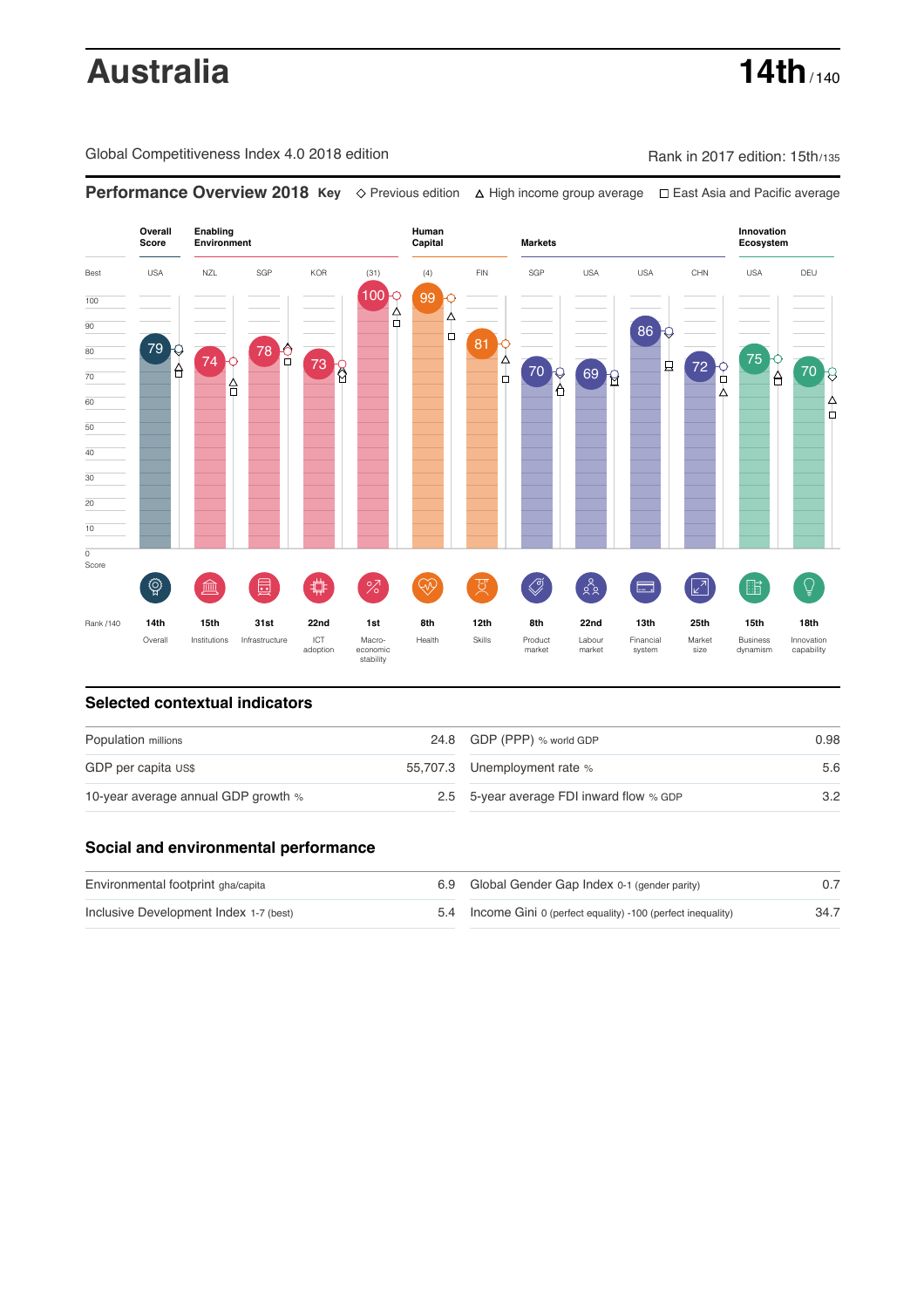# **Australia 14th**/140

| <b>Index Component</b>                                                   | Value                        | Score *              | Rank/140       | <b>Best Performer</b>       |
|--------------------------------------------------------------------------|------------------------------|----------------------|----------------|-----------------------------|
|                                                                          |                              | $73.6 \; \downarrow$ | 15             | <b>New Zealand</b>          |
| Pillar 1: Institutions 0-100 (best)<br>1.01 Organized crime 1-7 (best)   | 5.5                          | 75.2 ↑               | 27             | Finland                     |
| 1.02 Homicide rate /100,000 pop.                                         | 0.9                          | 98.5 ↑               | 29             | Multiple (9)                |
| 1.03 Terrorism incidence 0 (very high) -100 (no incidence)               | 99.2                         | 99.2 $\sqrt{ }$      | 88             | Multiple (24)               |
| 1.04 Reliability of police services 1-7 (best)                           | 6.1                          | 85.2 $\sqrt{ }$      | 12             | Finland                     |
| 1.05 Social capital 0-100 (high)                                         | 66.2                         | 66.2 ↓               | 1              | Australia                   |
| 1.06 Budget transparency 0-100 (best)                                    | 76.9                         | $76.9 =$             | 21             | Multiple (2)                |
| 1.07 Judicial independence 1-7 (best)                                    | 6.2                          | 86.0 ↓               | $\overline{7}$ | Finland                     |
| 1.08 Efficiency of legal framework in challenging regulations 1-7 (best) | 4.2                          | 53.2 $\uparrow$      | 28             | Finland                     |
| 1.09 Freedom of the press 0-100 (worst)                                  | 15.5                         | 84.5 ↑               | 19             | Norway                      |
| 1.10 Burden of government regulation 1-7 (best)                          | 3.3                          | 38.3 ↑               | 77             | Singapore                   |
| 1.11 Efficiency of legal framework in settling disputes 1-7 (best)       | 4.7                          | 62.1 $\uparrow$      | 25             | Singapore                   |
| 1.12 E-Participation Index 0-1 (best)                                    | 0.98                         | 98.3 ↑               | 5              | Multiple (3)                |
| 1.13 Future orientation of government 1-7 (best)                         | 4.2                          | 53.0 $\uparrow$      | 35             | Singapore                   |
| 1.14 Incidence of corruption 0-100 (best)                                | 77.0                         | 77.0 ↓               | 13             | New Zealand                 |
| 1.15 Property rights 1-7 (best)                                          | 6.0                          | 83.2 ↑               | 11             | Finland                     |
| 1.16 Intellectual property protection 1-7 (best)                         | 5.8                          | 80.2 $\uparrow$      | 14             | Finland                     |
| 1.17 Quality of land administration 0-30 (best)                          | 20.0                         | $66.7 =$             | 47             | Singapore                   |
| 1.18 Strength of auditing and reporting standards 1-7 (best)             | 6.0                          | 83.5 $\sqrt{ }$      | 11             | Finland                     |
| 1.19 Conflict of interest regulation 0-10 (best)                         | 6.0                          | $60.0 =$             | 54             | Multiple (2)                |
| 1.20 Shareholder governance 0-10 (best)                                  | 6.0                          | $60.0 =$             | 56             | Kazakhstan                  |
| Pillar 2: Infrastructure 0-100 (best)                                    |                              | 77.9 ↓               | 31             | Singapore                   |
| 2.01 Road connectivity index 0-100 (best)                                | 90.0                         | $90.0 =$             | 16             | <b>United States</b>        |
| 2.02 Quality of roads 1-7 (best)                                         | 4.8                          | 62.8 $\sqrt{ }$      | 35             | Singapore                   |
| 2.03 Railroad density km of roads/square km                              | 1.2                          | $3.1 =$              | 93             | Multiple (20)               |
| 2.04 Efficiency of train services 1-7 (best)                             | 4.3                          | 54.3 ↑               | 36             | Switzerland                 |
| 2.05 Airport connectivity score                                          | 628,786.0                    | 97.5 $\sqrt{ }$      | 10             | Multiple (8)                |
| 2.06 Efficiency of air transport services 1-7 (best)                     | 5.4                          | 73.0 个               | 32             | Singapore                   |
| 2.07 Liner Shipping Connectivity Index 0-157.1 (best)                    | 28.4                         | 28.4 $\sqrt{ }$      | 60             | Multiple (4)                |
| 2.08 Efficiency of seaport services 1-7 (best)                           | 4.7                          | 61.9 $\sqrt{ }$      | 34             | Singapore                   |
| 2.09 Electrification rate % pop.                                         | 100.0                        | $100.0 =$            | 1              | Multiple (66)               |
| 2.10 Electric power transmission and distribution losses % output        | 5.7                          | 98.3 $\sqrt{ }$      | 23             | Multiple (9)                |
| 2.11 Exposure to unsafe drinking water % pop.                            | 2.2                          | 99.8 $\sqrt{ }$      | 24             | Multiple (23)               |
| 2.12 Reliability of water supply 1-7 (best)                              | 6.4                          | 89.8 $\sqrt{ }$      | 22             | Switzerland                 |
| Pillar 3: ICT adoption 0-100 (best)                                      |                              | 73.5 ↑               | 22             | Korea, Rep.                 |
| 3.01 Mobile-cellular telephone subscriptions /100 pop.                   | 112.7                        | $93.9$ ↑             | 81             | Multiple (68)               |
| 3.02 Mobile-broadband subscriptions /100 pop.                            | 134.9                        | n/a                  | 6              | <b>United Arab Emirates</b> |
| 3.03 Fixed-broadband Internet subscriptions /100 pop.                    | 32.4                         | 64.8 ↑               | 21             | Switzerland                 |
| 3.04 Fibre Internet subscriptions /100 pop.                              | 5.9                          | n/a                  | 32             | Korea, Rep.                 |
| 3.05 Internet users % pop.                                               | 88.2                         | 88.2 ↑               | 18             | Iceland                     |
| ℅<br>Pillar 4: Macroeconomic stability 0-100 (best)                      | $\qquad \qquad \blacksquare$ | $100.0 =$            | 1              | Multiple (31)               |
| 4.01 Inflation annual % change                                           | 1.6                          | $100.0 =$            | 1              | Multiple (74)               |
| 4.02 Debt dynamics 0-100 (best)                                          | 100.0                        | $100.0 =$            | 1              | Multiple (36)               |
|                                                                          |                              |                      |                |                             |
| Qiy<br>Pillar 5: Health 0-100 (best)                                     |                              | 98.5 ↓               | 8              | Multiple (4)                |
| 5.01 Healthy life expectancy years                                       | 71.5                         | 98.5 $\sqrt{ }$      | 7              | Multiple (4)                |
| 섯<br>Pillar 6: Skills 0-100 (best)                                       | $\overline{a}$               | 81.0 $\uparrow$      | 12             | <b>Finland</b>              |
| 6.01 Mean years of schooling Years                                       | 12.2                         | $81.4 =$             | 26             | Finland                     |
| 6.02 Extent of staff training 1-7 (best)                                 | 5.0                          | 67.2 ↑               | 15             | Switzerland                 |
| 6.03 Quality of vocational training 1-7 (best)                           | 4.9                          | 64.8 ↑               | 21             | Switzerland                 |
| 6.04 Skillset of graduates 1-7 (best)                                    | 5.0                          | 66.9 ↑               | 18             | Switzerland                 |
| 6.05 Digital skills among population 1-7 (best)                          | 5.1                          | 69.1 ↓               | 23             | Sweden                      |
| 6.06 Ease of finding skilled employees 1-7 (best)                        | 4.8                          | 63.5 $\sqrt{ }$      | 26             | <b>United States</b>        |
| 6.07 School life expectancy Years                                        | 22.9                         | $100.0 =$            | 1              | Multiple (9)                |
| 6.08 Critical thinking in teaching 1-7 (best)                            | 4.9                          | 65.3 $\uparrow$      | 13             | <b>United States</b>        |
| 6.09 Pupil-to-teacher ratio in primary education Ratio                   | 15.1                         | $87.3 =$             | 46             | Multiple (6)                |